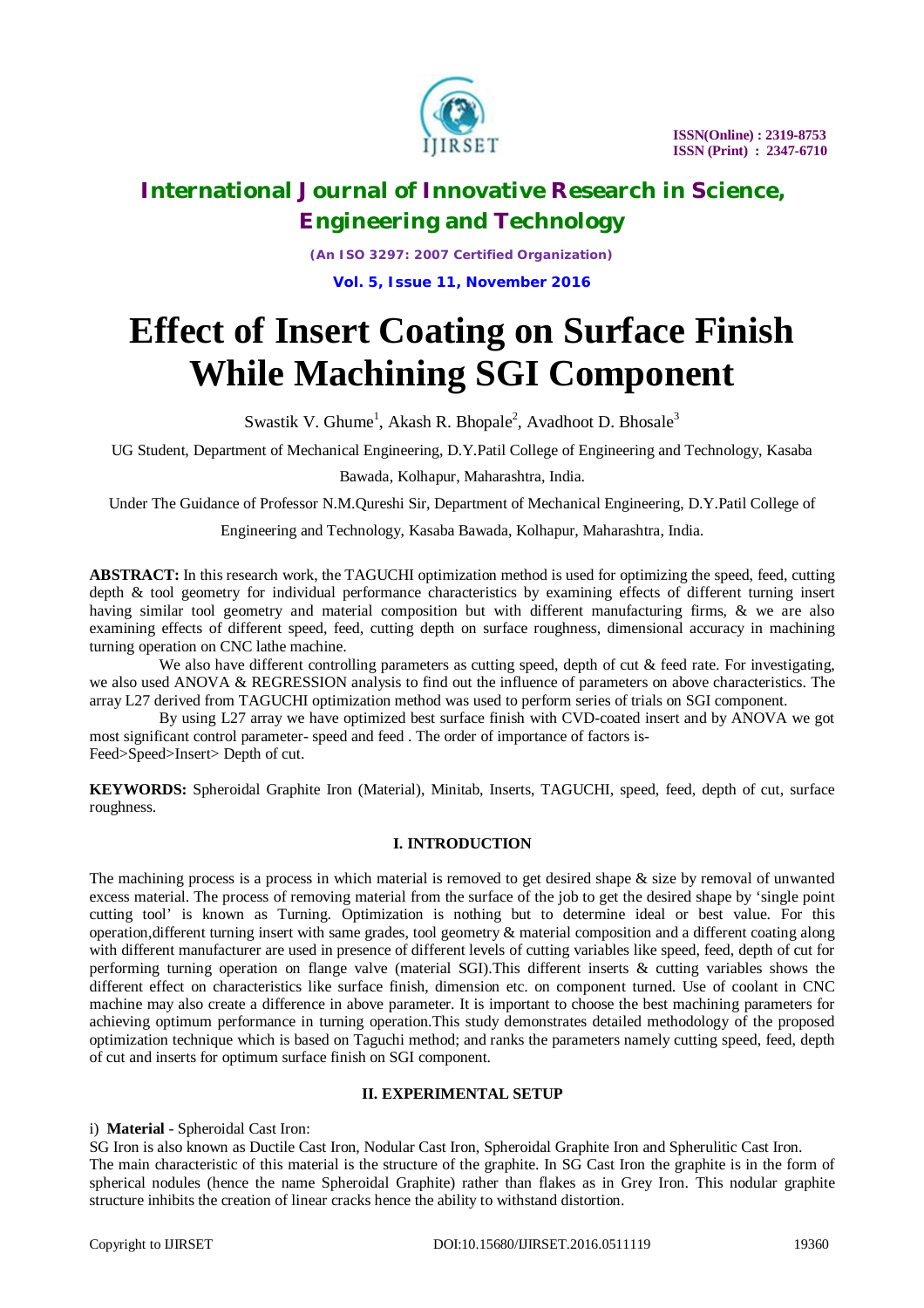

*(An ISO 3297: 2007 Certified Organization)*

**Vol. 5, Issue 11, November 2016**

### **Composition -**

- $\bullet$  Carbon 3.2 to 3.60%
- $\bullet$  Silicon 2.2 to 2.8%
- Manganese 0.1 to 0.5%
- Magnesium 0.03 to 0.05%
- Phosphorus 0.005 to 0.04%
- Sulfur 0.005 to 0.02%
- Copper < $0.40\%$
- Iron balance

### ii) **CNC Turning Centre -**

Askar Spinner 15 Classik with Siemens controller is used to carry out the experimentation.

| Table of Specifications of CNC turning center |  |
|-----------------------------------------------|--|
|-----------------------------------------------|--|

| Max. Turning diameter | $320$ mm  |
|-----------------------|-----------|
| Max. Turning length   | 435mm     |
| Chuck Size            | $200$ mm  |
| Spindle Speed         | 3000 rpm  |
| Spindle motor power   | 11KW/15KW |

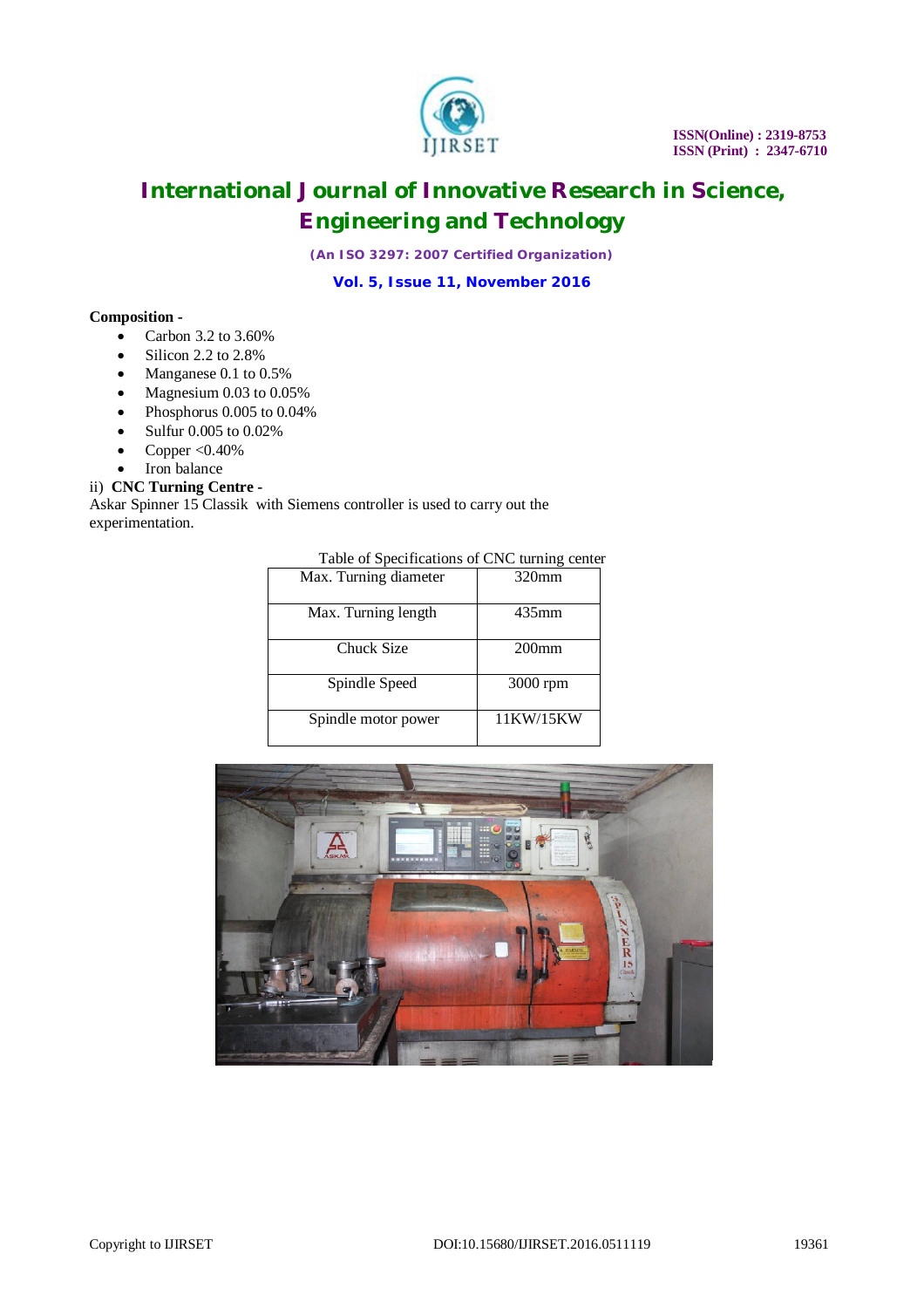

*(An ISO 3297: 2007 Certified Organization)*

**Vol. 5, Issue 11, November 2016**



# **DETAILS**: turning on flange of flange valve **NAME OF THE JOB**: Flange valve **OPERATION PERFORMED ON JOB**: Turning

### iv) **Selection of Cutting Tools (Inserts) -**

The inserts (ANSI coding) used in present work are

- a) Widia Uncoated Insert (TNMG160408WC K10PT)
- b) Widia CVD Coated Insert (TNMG160408RH)
- c) Kennametal PVD Coated Insert (TNMG160408MP KCU10)
- **a) Widia Uncoated Insert** b) **Widia CVD Coated** c) **Kennametal PVD Coated**



**\*CVD - Chemical Vapour Deposition \*PVD – Physical Vapour Deposition**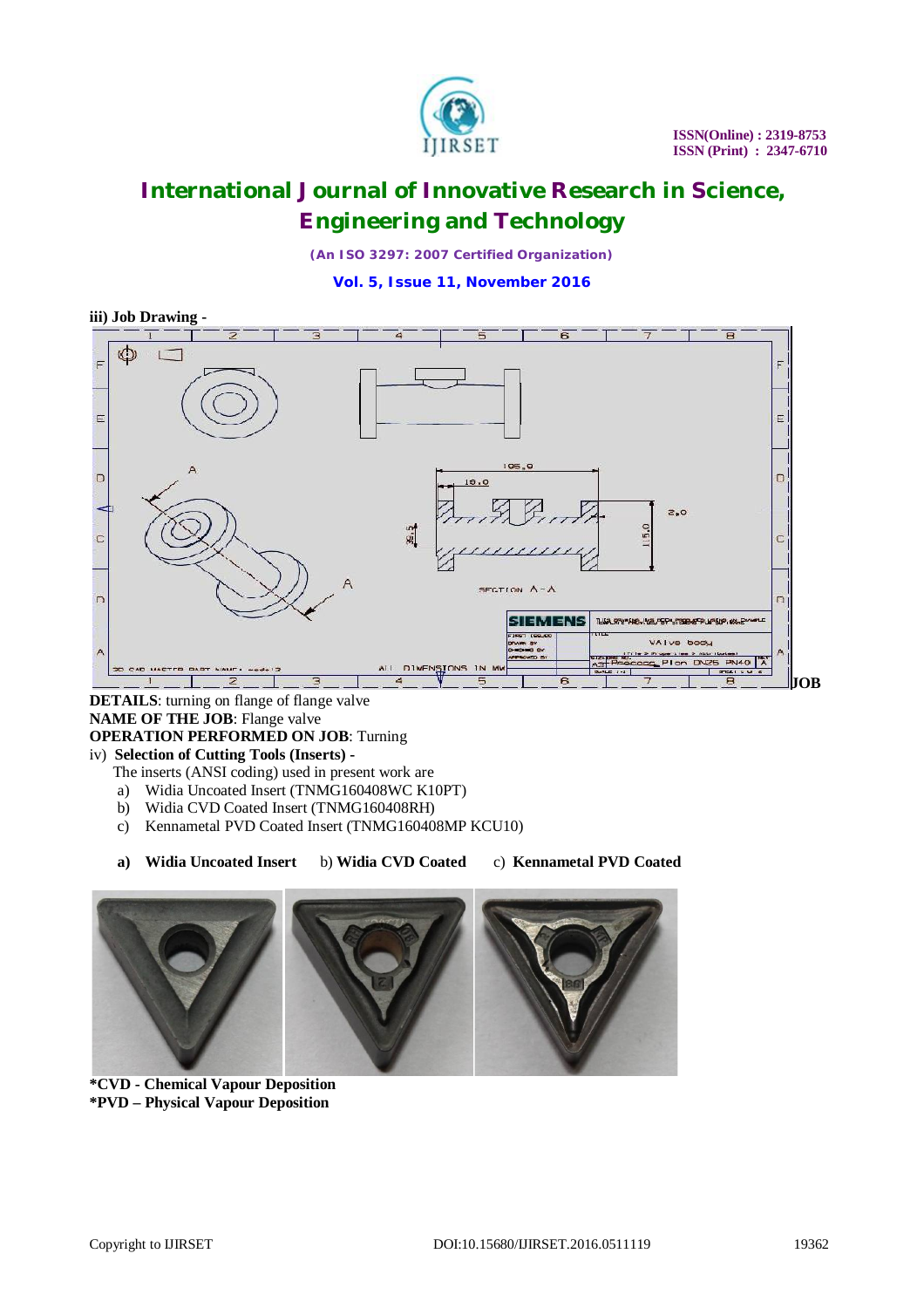

*(An ISO 3297: 2007 Certified Organization)*

**Vol. 5, Issue 11, November 2016**

### **Insert ISO designation for Turning :**



Chip breaker

| $\frac{1}{2}$ and $\frac{1}{2}$ . The tool geometry of the msel is used. |               |                  |                  |               |         |                  |                   |
|--------------------------------------------------------------------------|---------------|------------------|------------------|---------------|---------|------------------|-------------------|
| <b>Insert</b>                                                            | <b>Insert</b> | <b>Insert</b>    | <b>Tolerance</b> | <b>Insert</b> | Cutting | <b>Insert</b>    | <b>Nose</b>       |
| <b>Name</b>                                                              | <b>Shape</b>  | <b>Clearance</b> |                  | <b>Type</b>   | Edge    | <b>Thickness</b> | <b>Radius</b>     |
|                                                                          |               | Angle            |                  |               | Length  |                  |                   |
| Widia                                                                    | Triangle      | $\Omega$         | $\pm 0.002$ mm   | Clamp         | 16mm    | 4mm              | 0.8 <sub>mm</sub> |
| <b>Uncoated</b>                                                          |               |                  |                  | on            |         |                  |                   |
|                                                                          |               |                  |                  | with          |         |                  |                   |
|                                                                          |               |                  |                  | chip          |         |                  |                   |
|                                                                          |               |                  |                  | breaker       |         |                  |                   |
| <b>Widia CVD</b>                                                         | Triangle      | $\Omega$         | $\pm 0.002$ mm   | Clamp         | 16mm    | 4mm              | 0.8 <sub>mm</sub> |
| <b>Coated</b>                                                            |               |                  |                  | on            |         |                  |                   |
|                                                                          |               |                  |                  | with          |         |                  |                   |
|                                                                          |               |                  |                  | chip          |         |                  |                   |
|                                                                          |               |                  |                  | breaker       |         |                  |                   |
| Kennametal                                                               | Triangle      | $\Omega$         | $\pm 0.002$ mm   | Clamp         | 16mm    | 4mm              | 0.8 <sub>mm</sub> |
| <b>PVD</b>                                                               |               |                  |                  | <sub>on</sub> |         |                  |                   |
| <b>Coated</b>                                                            |               |                  |                  | with          |         |                  |                   |
|                                                                          |               |                  |                  | chip          |         |                  |                   |
|                                                                          |               |                  |                  | breaker       |         |                  |                   |

## **Table 2: The tool geometry of the inserts used :**

#### **v) Coolant used -**

For lubrication, water based coolant was used which influenced better surface finish.

**vi) Roughness measurement by using Surface Roughness Tester-**

**Surface roughness:** A roughness value can either be calculated on a profile (line) or on a surface (area). The profile roughness parameter (Ra, Rq, ...)are more common.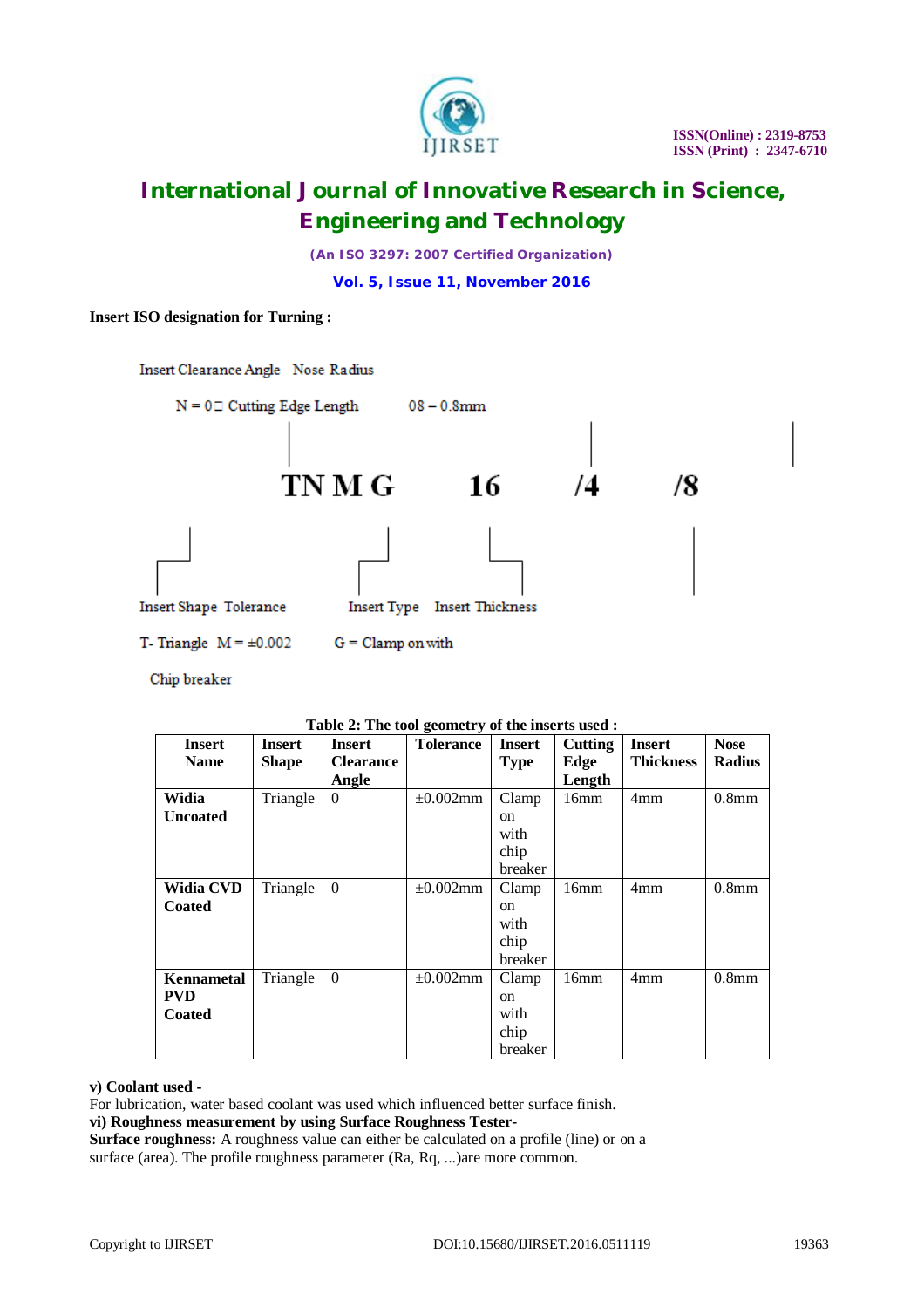

*(An ISO 3297: 2007 Certified Organization)*

# **Vol. 5, Issue 11, November 2016**

The most common parameter is Ra or Arithmetic Average Roughness. Itbasically reflects the average height of roughness component irregularities from a mean line. Ra provides a simple value for accept /reject decisions. It is a default parameter on adrawing if not otherwise specified, and is available even in the least sophisticatedinstruments.

### **Portable surface roughness tester used in project: SURFTESTSJ210**



| Drive unit type       | Standard                                                                                                                                                                                                                               |  |  |  |  |  |
|-----------------------|----------------------------------------------------------------------------------------------------------------------------------------------------------------------------------------------------------------------------------------|--|--|--|--|--|
| Detector type         | 4mN measuring force, 5µm stylus tip radius                                                                                                                                                                                             |  |  |  |  |  |
| Standards met         | JIS (1982, 1994, and 2001), ISO 1997, VDA, and ANSI                                                                                                                                                                                    |  |  |  |  |  |
| Measuring range       | X-axis: .69 inches (17.5mm); Z-axis 14200 µin (-7900µin<br>$\sim$ +6300µin)/360µin /.08µin (25µm / 0.002µm)                                                                                                                            |  |  |  |  |  |
| Resolution            | 14170µin /.8µin (360µm / 0.02µm), 4000µin /.2µin (100µm /0.006µm),<br>1000uin / .08uin (25um / 0.002um)                                                                                                                                |  |  |  |  |  |
| Assessed profile      | Primary profile (P), roughness profile (R), DIN4776 [Primary profile (P),<br>Roughness profile (R), MOTIF (R): M-type                                                                                                                  |  |  |  |  |  |
| Parameters            | Rv, Rsk, Rku, Rc, RPc, RSm, Rmax, Rz1max, RzJIS, Rppi, R∆a, R∆q, Rlr,<br>Rmr, Ro, c, HSC, Rpm, tp, Htp, Ra, Ry, Rz, Rq, S, Sm, Pc, R3z, mr ©,<br>Rt, Rp, Rk, Rpk, Rvk, Mr1, Mr2, A1, A2, Vo (customizable)(R, AR, Rx:<br>$M$ -type $)$ |  |  |  |  |  |
| Overall<br>dimensions | 52.1 x 65.8 x 160 mm / 2.05 x 2.6 x 6.3 inches (H x W x D)                                                                                                                                                                             |  |  |  |  |  |
| Weight                | 1.1 lb (500g) including display unit, drive unit, and detector                                                                                                                                                                         |  |  |  |  |  |

### **Features:**

- 1. The 2.4- inch color graphic LCD
- 2. The display interface supports 16 languages
- 3. The optional memory card
- 4. Warning alarm

### **vii)MINITAB (Version 17) Software-**

Minitab is a software or statistical package designated mainly as a teaching tool.

Although it is easy to use, it is quite powerful and flexible for moderate size data sets.

Minitab will conduct a variety of statistical calculations. These are found under the main menu option of STAT. Each category also has subcategories.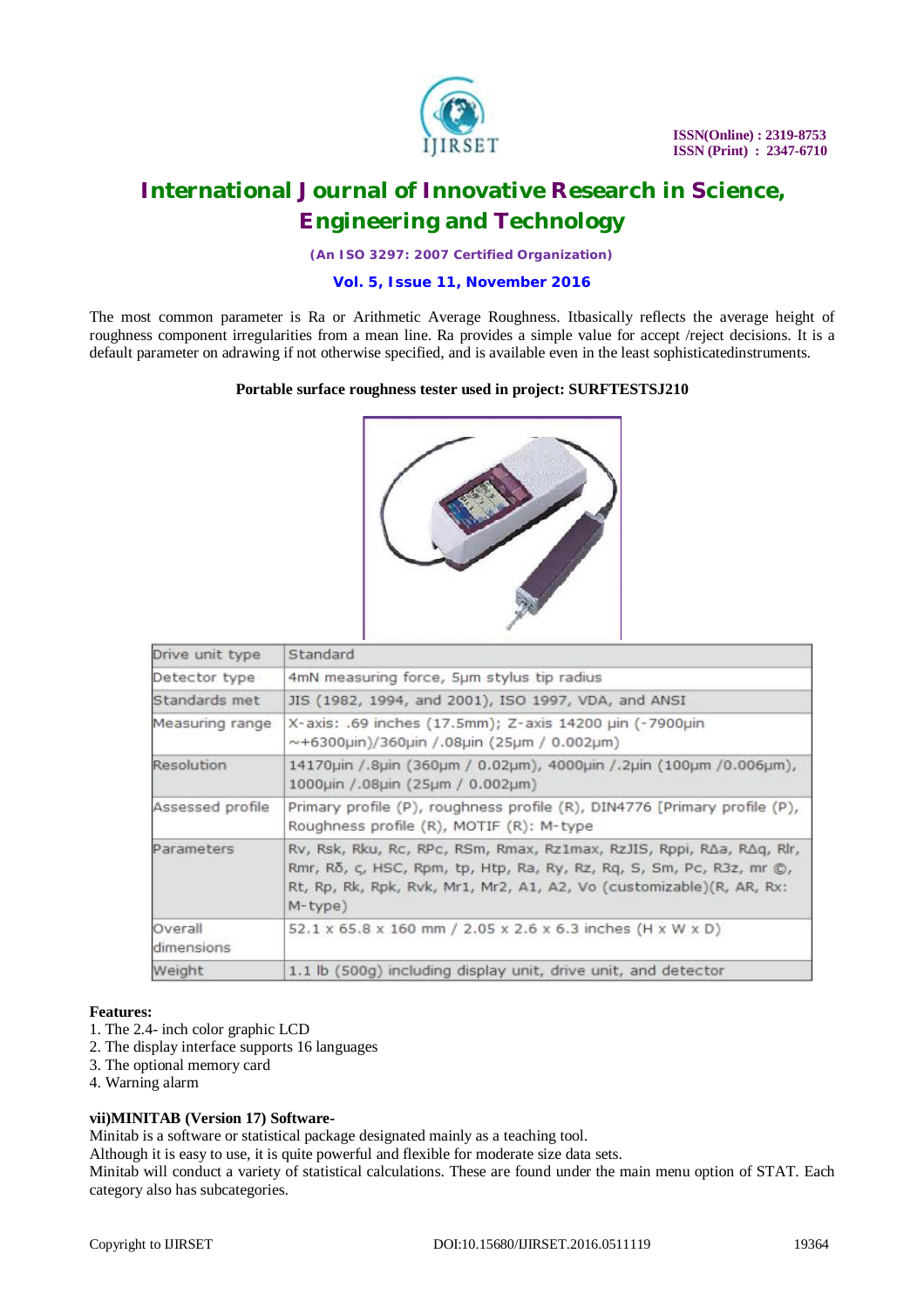

*(An ISO 3297: 2007 Certified Organization)*

**Vol. 5, Issue 11, November 2016**

#### **Uses of Minitab : Statistics & Analysis**

• Regression Analysis

- Analysis of Variance to determine the difference between data points
- Taguchi design of experiment & Analysis
- Data and File Management spreadsheet for better data analysis
- Tables and Graphs

• Time Series and Forecasting - tools that help show trends in data as well as predicting future values. Time series plots, exponential smoothing.

• Statistical Process Control

• Measurement System Analysis

### **ORTHOGONAL ARRAY**

Orthogonal arrays allow you to investigate each effect independently from the others and may reduce the time and cost associated with the experiment when fractionated designed are used.

Each column in the orthogonal array represents a specific factor with two or more levels.

Each row represents a run; the cell values indicate the factor settings for the run. By default, Minitab's orthogonal array designs use the integers 1, 2, 3...to represent factor levels. If you enter factor levels, the integers 1, 2, 3,..., will be the coded levels for the design.

The following table displays the L8 (2\*\*7) Taguchi design (orthogonal array). L8 means 8 runs. 2\*\*7 means 7 factors with 2 levels each. If the full factorial design were used, It would have  $2**7=128$  runs. The L8  $(2**7)$  array requires only 8 runs\*\*\*a fraction of the full factorial design. This array is orthogonal; factor levels are weighted equally across the entire design. The table columns represent the control factors, the table rows represent the runs (combination of factor levels), and each table cell represents the factor level for that run.

### **L8 (27) Taguchi Design:**

| Ð            | $\mathbf{r}$ | T.                       | T.     |  |
|--------------|--------------|--------------------------|--------|--|
| $\mathbf{r}$ |              | $\overline{\phantom{a}}$ | $\sim$ |  |
|              | $\sim$       |                          |        |  |
|              |              |                          |        |  |
|              |              |                          |        |  |
|              |              |                          |        |  |
|              |              |                          |        |  |
|              |              |                          |        |  |
|              |              |                          |        |  |

### **TABLE1: TABLE FOR EXPERIMENT (MACHINING PARAMETERS & THEIR LEVELS):**

| <b>Control Variable</b>  | <b>Level 1</b> | Level 2    | Level 3 |
|--------------------------|----------------|------------|---------|
| Spindle Speed<br>(m/min) | 150            | <b>200</b> | 250     |
| Feed (mm/rev)            | 0.1            | 0.15       | 0.2     |
| Depth of cut (mm)        | 0.45           | 0.35       | 0.25    |
| Inserts                  |                |            |         |

**\*1-Uncoated Insert, 2- CVD Insert, 3- PVD Insert**.

**\*\***Level of speed, feed, depth of cut is selected from the reference manual provided by insert manufacturing company**.**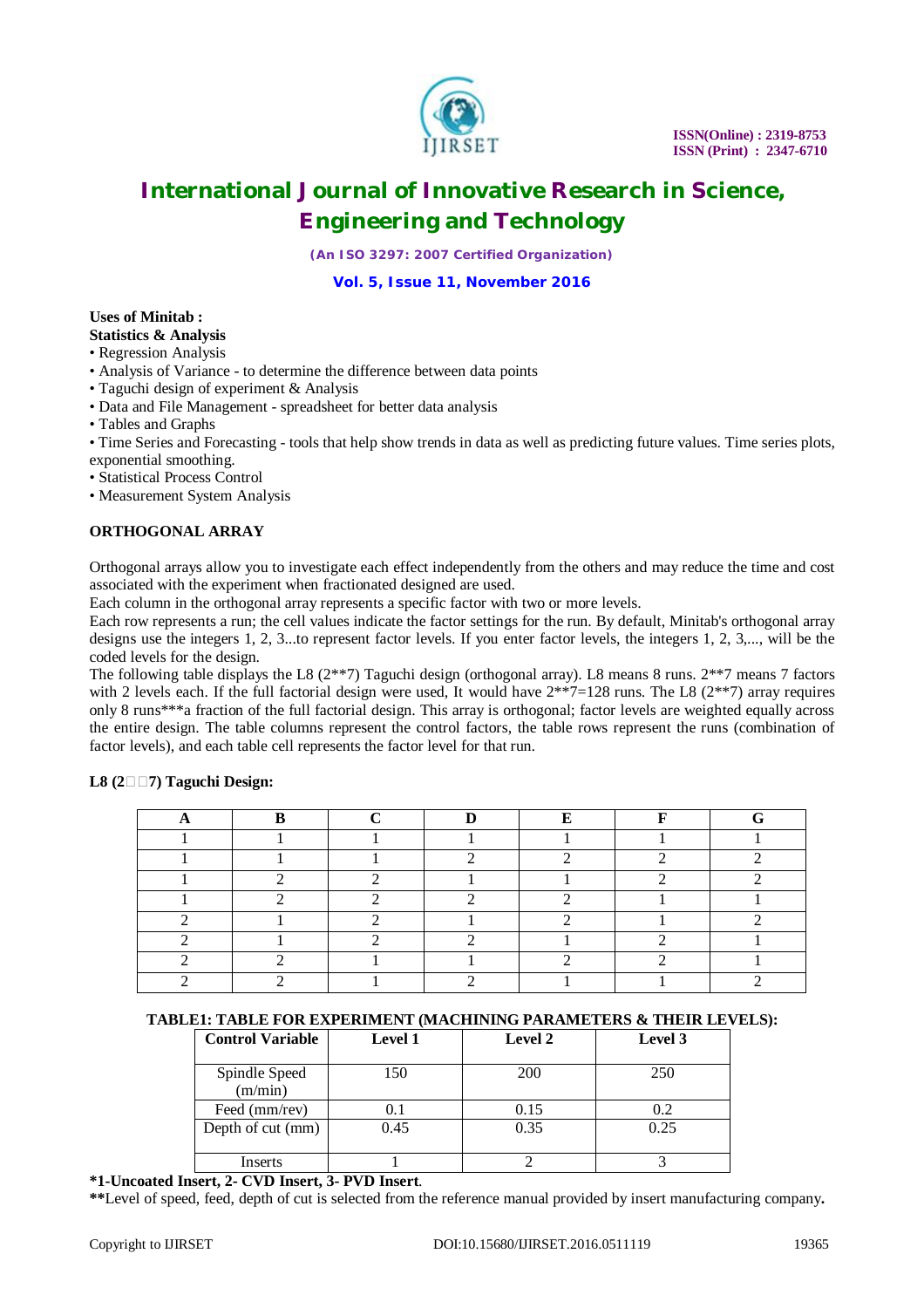

*(An ISO 3297: 2007 Certified Organization)*

**Vol. 5, Issue 11, November 2016**

# **TABLE 2: EXPERIMENT LAYOUT USING TAGUCHI L27 ORTHOGONAL ARRAY**

| <b>Insert</b>  | <b>Speed</b>   | Feed           | DoC            |
|----------------|----------------|----------------|----------------|
| $1\,$          | $1\,$          | $\overline{1}$ | $\,1\,$        |
| $\overline{1}$ | $\overline{1}$ | $\overline{1}$ | $\overline{2}$ |
| 1              | $\mathbf{1}$   | $\mathbf{1}$   | $\overline{3}$ |
| $\,1\,$        | $\overline{2}$ | $\overline{2}$ | $\overline{1}$ |
| $\overline{1}$ | $\overline{2}$ | $\overline{2}$ | $\overline{2}$ |
| $\mathbf 1$    | $\overline{2}$ | $\overline{2}$ | $\overline{3}$ |
| $\mathbf{1}$   | $\overline{3}$ | $\overline{3}$ | $\overline{1}$ |
| $\overline{1}$ | $\overline{3}$ | $\overline{3}$ | $\overline{2}$ |
| $\mathbf 1$    | $\overline{3}$ | $\overline{3}$ | $\overline{3}$ |
| $\overline{2}$ | $\overline{1}$ | $\overline{2}$ | $\overline{1}$ |
| $\overline{2}$ | $\overline{1}$ | $\overline{2}$ | $\overline{2}$ |
| $\overline{2}$ | $\mathbf{1}$   | $\overline{2}$ | $\overline{3}$ |
| $\overline{2}$ | $\overline{2}$ | $\overline{3}$ | $\overline{1}$ |
| $\overline{2}$ | $\overline{2}$ | $\overline{3}$ | $\overline{2}$ |
| $\overline{2}$ | $\overline{2}$ | $\overline{3}$ | $\overline{3}$ |
| $\overline{2}$ | $\overline{3}$ | $\overline{1}$ | $\overline{1}$ |
| $\overline{2}$ | $\overline{3}$ | $\overline{1}$ | $\overline{2}$ |
| $\overline{2}$ | $\overline{3}$ | $\overline{1}$ | $\overline{3}$ |
| $\overline{3}$ | $\overline{1}$ | $\overline{3}$ | $\overline{1}$ |
| $\overline{3}$ | $\overline{1}$ | $\overline{3}$ | $\overline{2}$ |
| $\overline{3}$ | $\overline{1}$ | $\overline{3}$ | $\overline{3}$ |
| $\overline{3}$ | $\overline{2}$ | $\overline{1}$ | $\overline{1}$ |
| $\overline{3}$ | $\overline{2}$ | $\overline{1}$ | $\overline{2}$ |
| $\overline{3}$ | $\overline{2}$ | $\overline{1}$ | $\overline{3}$ |
| $\overline{3}$ | $\overline{3}$ | $\overline{2}$ | $\mathbf{1}$   |
| $\overline{3}$ | $\overline{3}$ | $\overline{2}$ | $\overline{2}$ |
| $\overline{3}$ | $\overline{3}$ | $\overline{2}$ | $\overline{3}$ |

From table no. 2, it is clear that 27 experiments were carried out accordingly to study the effect of input cutting parameters. For example: In  $1^{st}$  experiment the cutting parameters levels are  $=1, 1, 1, 1$ . That means experiment was conducted with 150 m/min, 0.1feed, 0.45 DoC& with 1stINSERT.Accordingly, other experiments are performed. Each experiment was repeated three times for three different depth of turned component to minimize experimental error.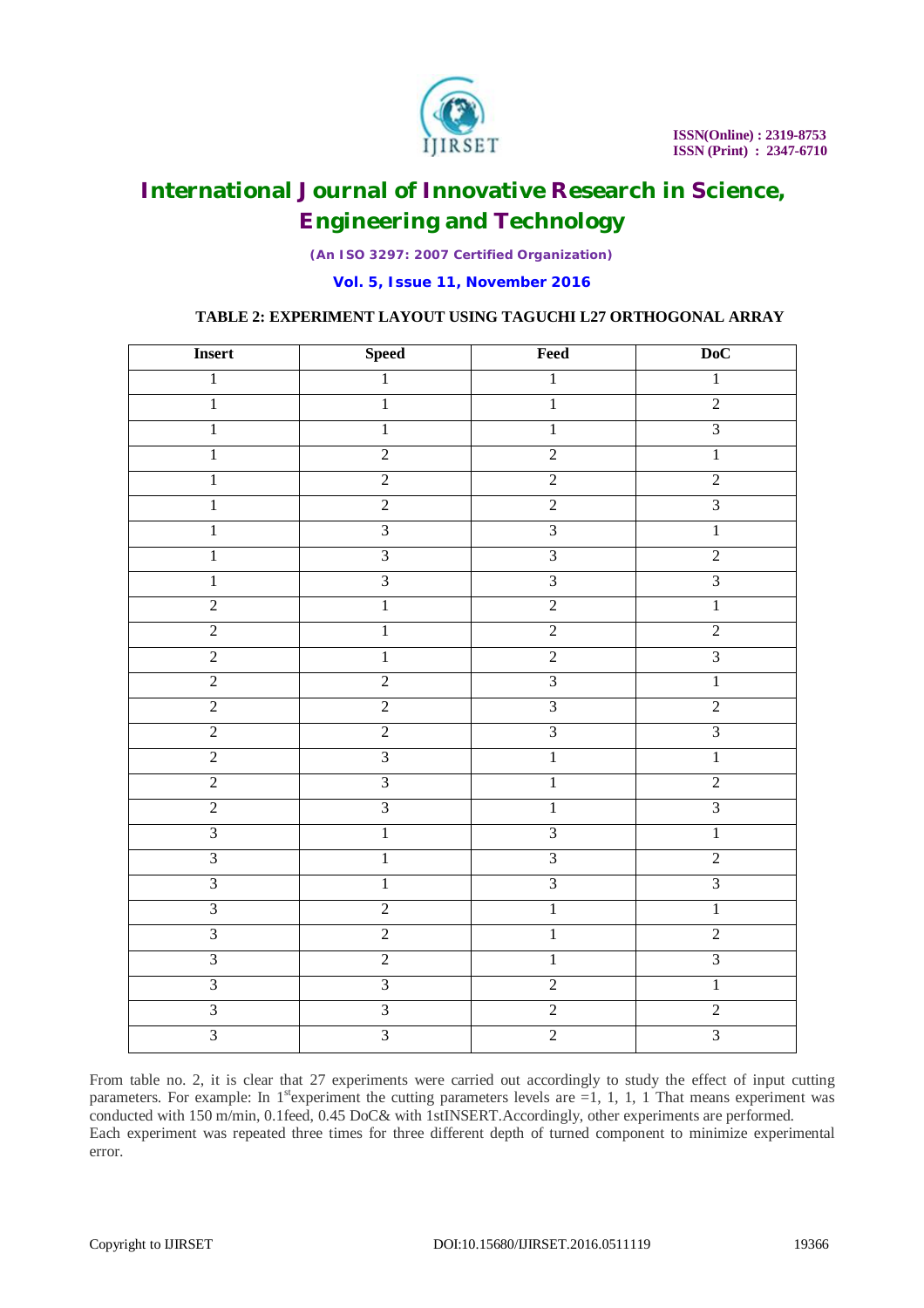

*(An ISO 3297: 2007 Certified Organization)*

**Vol. 5, Issue 11, November 2016**

As per the table no. 2 the values are as follows :

| <b>Insert</b>   | <b>Speed</b>     | <b>RPM</b> | Feed             | D <sub>o</sub> C |
|-----------------|------------------|------------|------------------|------------------|
| $\overline{UC}$ | 150              | 400        | 0.1              | 0.45             |
| $\overline{UC}$ | $\overline{150}$ | 400        | $\overline{0.1}$ | 0.35             |
| $\overline{UC}$ | 150              | 400        | $\overline{0.1}$ | 0.25             |
| $\overline{UC}$ | 200              | 550        | 0.15             | 0.45             |
| $\overline{UC}$ | 200              | 550        | 0.15             | 0.35             |
| <b>UC</b>       | $\overline{200}$ | 550        | 0.15             | 0.25             |
| $\overline{UC}$ | 250              | 700        | 0.2              | 0.45             |
| $\overline{UC}$ | 250              | 700        | 0.2              | 0.35             |
| <b>UC</b>       | 250              | 700        | 0.2              | 0.25             |
| CVD             | $\overline{150}$ | 400        | 0.15             | 0.45             |
| <b>CVD</b>      | 150              | 400        | 0.15             | 0.35             |
| CVD             | 150              | 400        | 0.15             | 0.25             |
| CVD             | $\overline{200}$ | 550        | $\overline{0.2}$ | 0.45             |
| CVD             | 200              | 550        | 0.2              | 0.35             |
| CVD             | $\overline{200}$ | 550        | $\overline{0.2}$ | 0.25             |
| CVD             | 250              | 700        | 0.1              | 0.45             |
| <b>CVD</b>      | $\overline{250}$ | 700        | $\overline{0.1}$ | 0.35             |
| <b>CVD</b>      | 250              | 700        | $\overline{0.1}$ | 0.25             |
| <b>PVD</b>      | 150              | 400        | 0.2              | 0.45             |
| <b>PVD</b>      | 150              | 400        | 0.2              | 0.35             |
| <b>PVD</b>      | 150              | 400        | 0.2              | 0.25             |
| <b>PVD</b>      | $\overline{200}$ | 550        | $\overline{0.1}$ | 0.45             |
| <b>PVD</b>      | 200              | 550        | 0.1              | 0.35             |
| <b>PVD</b>      | $\overline{200}$ | 550        | $\overline{0.1}$ | 0.25             |
| <b>PVD</b>      | 250              | 700        | 0.15             | 0.45             |
| <b>PVD</b>      | 250              | 700        | 0.15             | 0.35             |
| <b>PVD</b>      | 250              | 700        | 0.15             | 0.25             |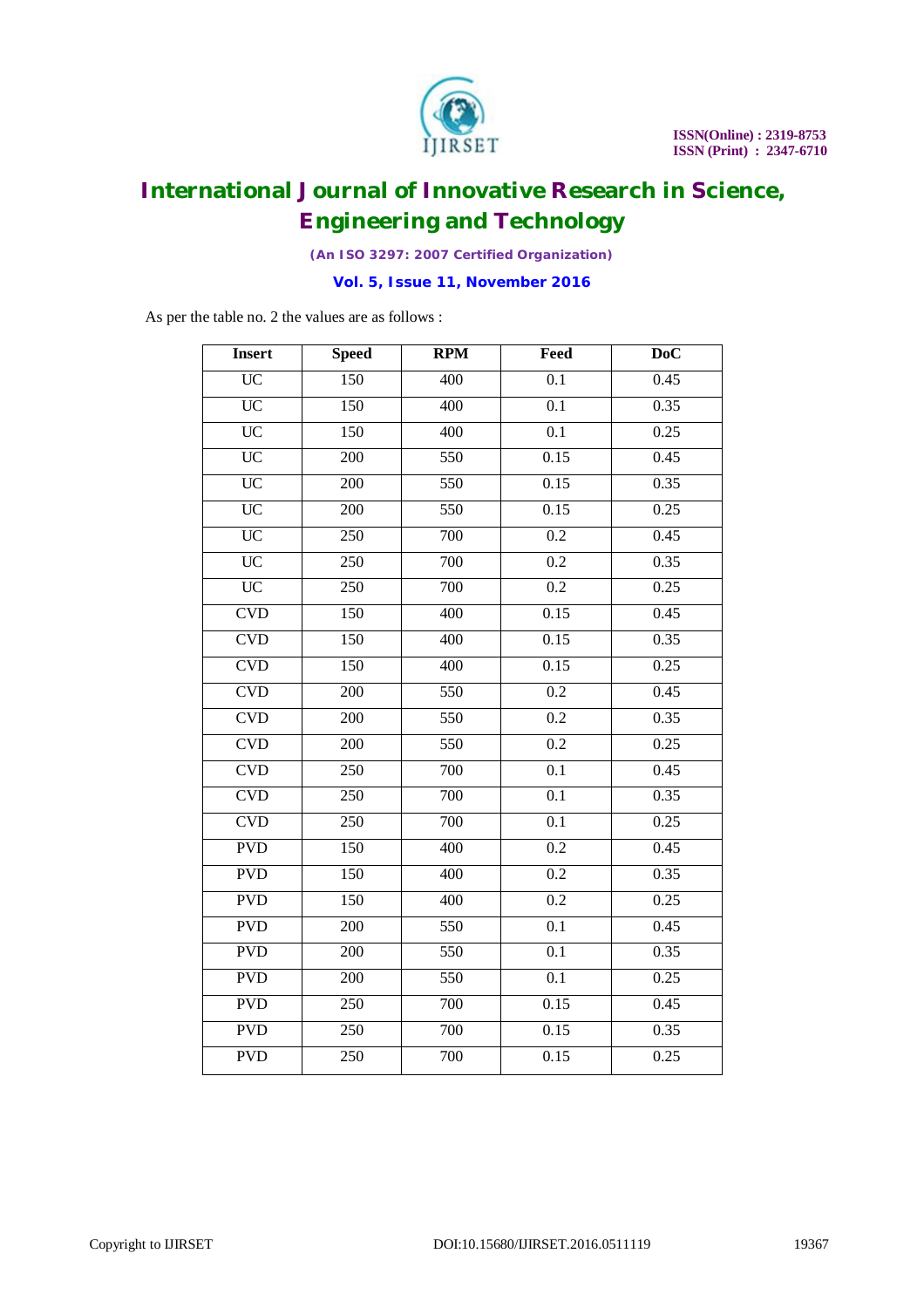

*(An ISO 3297: 2007 Certified Organization)*

**Vol. 5, Issue 11, November 2016**

# **III. OBSERVATION TABLE**

| <b>Insert</b>                         | <b>Speed</b>        | <b>RPM</b> | Feed | <b>DoC</b> | Ra    |
|---------------------------------------|---------------------|------------|------|------------|-------|
| <b>UC</b>                             | 150                 | 400        | 0.1  | 0.45       | 1.995 |
| <b>UC</b>                             | 150                 | 400        | 0.1  | 0.35       | 2.583 |
| $\overline{UC}$                       | 150                 | 400        | 0.1  | 0.25       | 1.552 |
| <b>UC</b>                             | 200                 | 550        | 0.15 | 0.45       | 2.532 |
| <b>UC</b>                             | 200                 | 550        | 0.15 | 0.35       | 2.826 |
| <b>UC</b>                             | 200                 | 550        | 0.15 | 0.25       | 2.854 |
| <b>UC</b>                             | 250                 | 700        | 0.2  | 0.45       | 2.617 |
| <b>UC</b>                             | 250                 | 700        | 0.2  | 0.35       | 3.012 |
| $\overline{UC}$                       | 250                 | 700        | 0.2  | 0.25       | 2.69  |
| <b>CVD</b>                            | 150                 | 400        | 0.15 | 0.45       | 3.486 |
| <b>CVD</b>                            | 150                 | 400        | 0.15 | 0.35       | 2.772 |
| <b>CVD</b>                            | 150                 | 400        | 0.15 | 0.25       | 3.564 |
| <b>CVD</b>                            | 200                 | 550        | 0.2  | 0.45       | 2.466 |
| <b>CVD</b>                            | 200                 | 550        | 0.2  | 0.35       | 2.25  |
| <b>CVD</b>                            | 200                 | 550        | 0.2  | 0.25       | 2.955 |
| <b>CVD</b>                            | 250                 | 700        | 0.1  | 0.45       | 1.667 |
| <b>CVD</b>                            | 250                 | 700        | 0.1  | 0.35       | 1.225 |
| <b>CVD</b>                            | 250                 | 700        | 0.1  | 0.25       | 0.976 |
| <b>PVD</b>                            | 150                 | 400        | 0.2  | 0.45       | 2.368 |
| <b>PVD</b>                            | 150                 | 400        | 0.2  | 0.35       | 2.759 |
| <b>PVD</b>                            | 150                 | 400        | 0.2  | 0.25       | 2.449 |
| <b>PVD</b>                            | 200                 | 550        | 0.1  | 0.45       | 1.407 |
| <b>PVD</b>                            | 200                 | 550        | 0.1  | 0.35       | 1.656 |
| <b>PVD</b>                            | 200                 | 550        | 0.1  | 0.25       | 2.438 |
| <b>PVD</b>                            | 250                 | 700        | 0.15 | 0.45       | 2.132 |
| <b>PVD</b>                            | 250                 | 700        | 0.15 | 0.35       | 2.259 |
| <b>PVD</b><br>$\cdot$ $\cdot$ $\cdot$ | 250<br><b>x x x</b> | 700        | 0.15 | 0.25       | 1.375 |

\*Ra- Arithmetic Mean Value

#### **IV. RESULTS**

### **INTERACTION PLOT:**

An interactions plot is a plot of means for each level of a factor with the level of a second factor held constant. Interactions plots are useful for judging the presence of interaction, which means that the difference in the response at two levels of one factordepends on upon the level of another factor. Parallel lines in an interactions plot indicate no interaction. The greater the departure of the lines from being parallel, the higher the degree of interaction.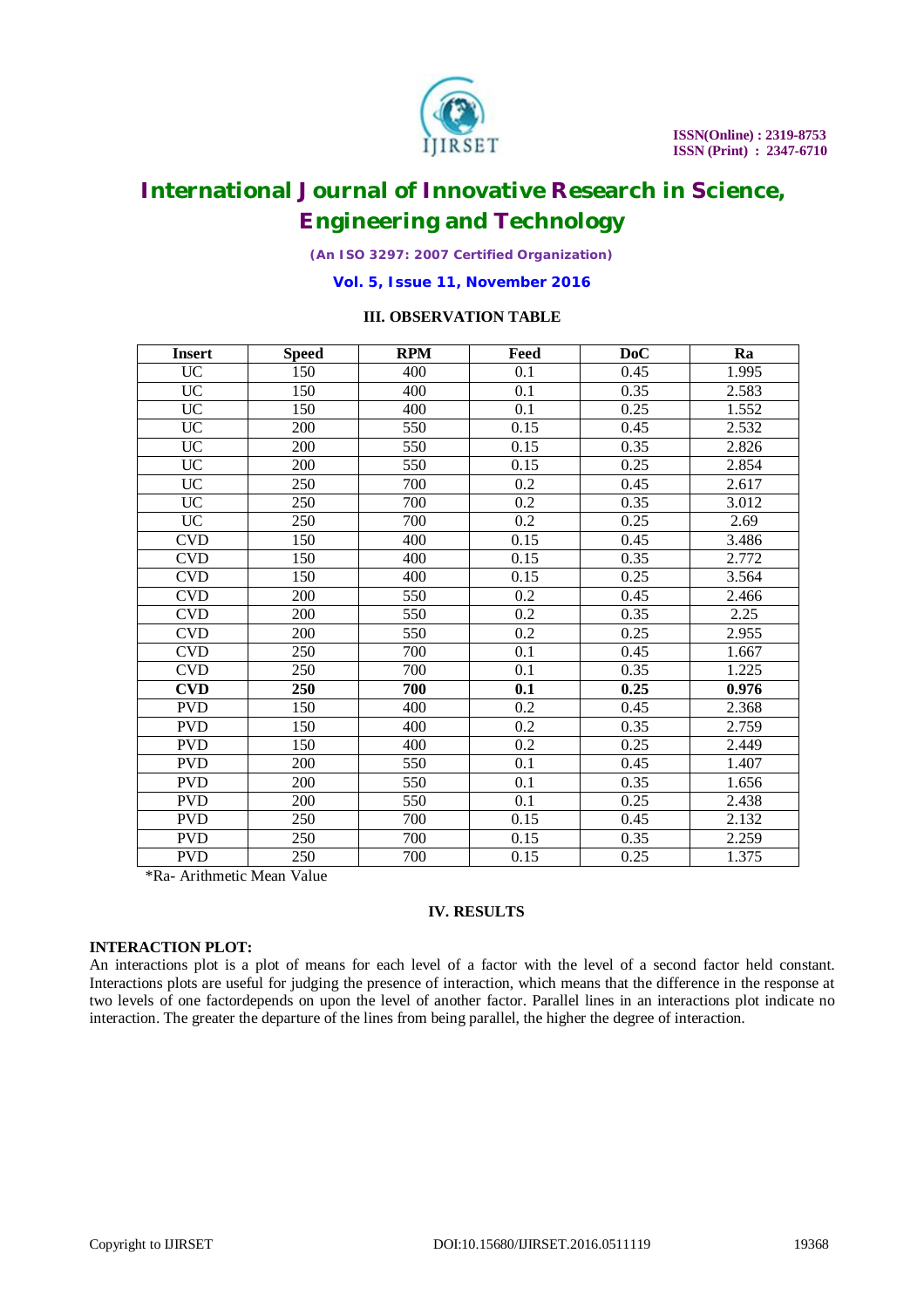

*(An ISO 3297: 2007 Certified Organization)*

**Vol. 5, Issue 11, November 2016**



From above graph, we can conclude the interaction of different factors (variables) & responses (parameters). This gives the mean (average) of theparameter at various factors (variables).

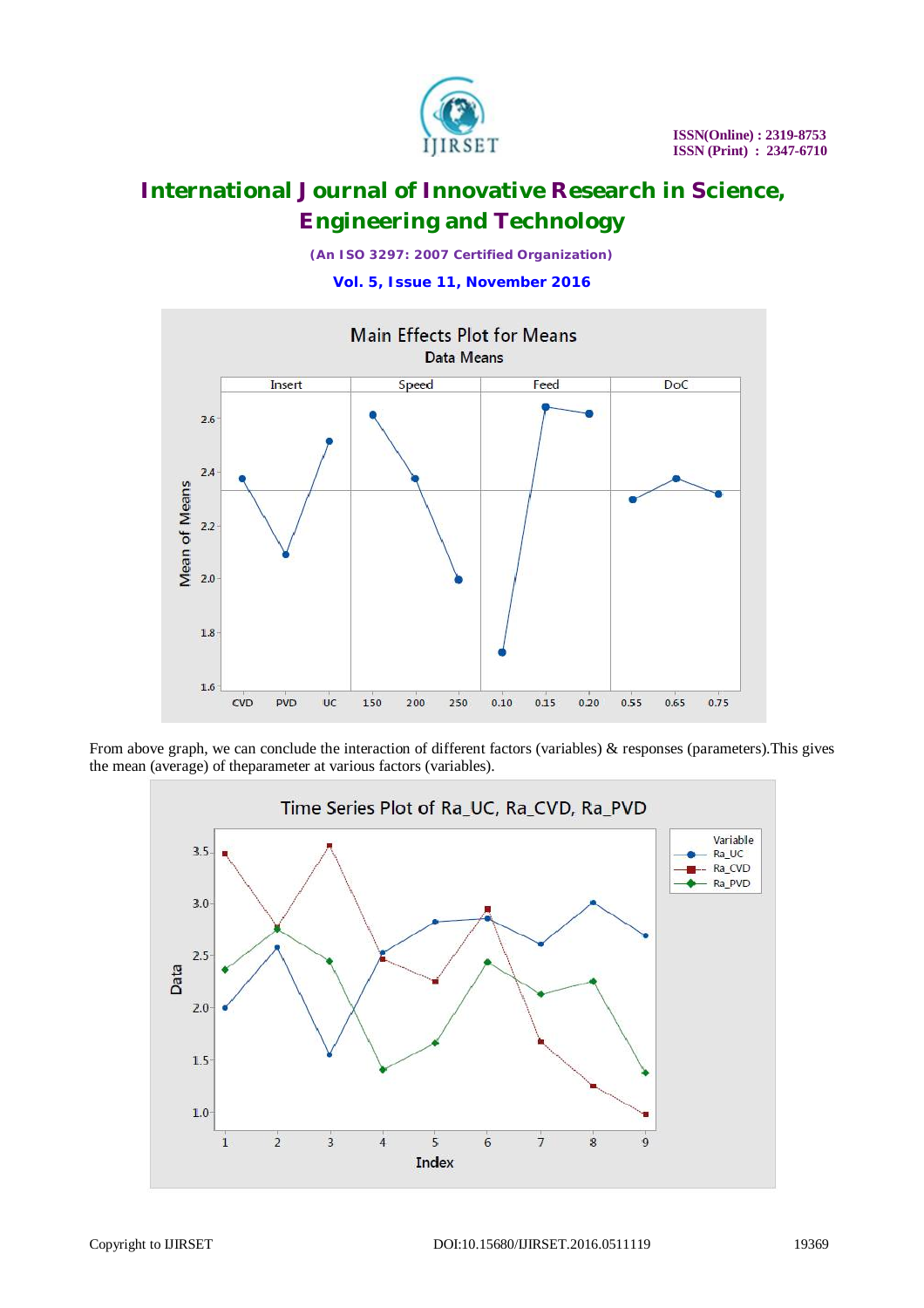

*(An ISO 3297: 2007 Certified Organization)*

### **Vol. 5, Issue 11, November 2016**

From graph, it can be concluding that:

1. Surface roughness value is more at lower speeds and it is maximum at  $13<sup>th</sup>$  no. Experiment.

2. Ra value is lower and it is much desirable. Experiment no. Of 18<sup>th</sup> job of CVD gives minimum surface roughness.

# **V. ANALYSIS & RESULTS USING TAGUCHI METHOD**

#### **SURFACE ROUGHNESS -**

**Taguchi Analysis:** Ra versus RPM, FEED, DoC, Insert Response Table for Signal To Noise Ratio **Smaller is better**

| Level | <b>Insert</b> | <b>Speed</b> | Feed     | DoC      |
|-------|---------------|--------------|----------|----------|
|       | $-6.804$      | $-8.098$     | $-4.372$ | $-6.953$ |
|       | $-6.177$      | $-7.287$     | $-8.151$ | $-7.221$ |
|       | $-7.865$      | $-5.461$     | $-8.323$ | $-6.672$ |
| Delta | 1.689         | 2.637        | 3.951    | 0.549    |
| Rank  |               |              |          |          |

**\* Feed has maximum influence on surface finish, whereas depth of cut has negligible influence on surface finish**.

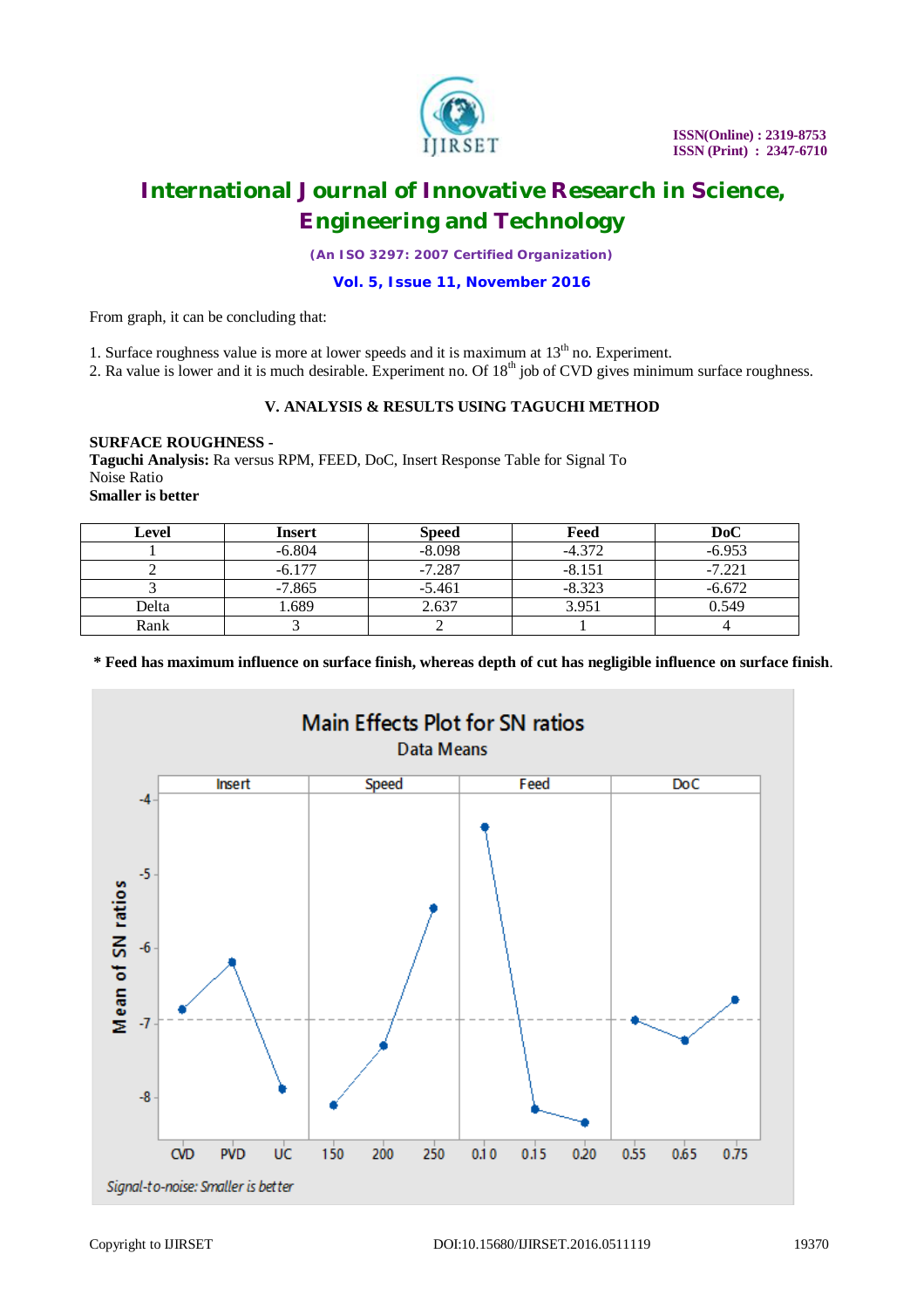

*(An ISO 3297: 2007 Certified Organization)*

### **Vol. 5, Issue 11, November 2016**

- From above graph, it is observed that PVD insert gives us excellent surface finish compared to other two inserts.
- At higher speed surface finish is better.
- The fine speed improves quality of surface finish.
- DoC has very little influence on quality of surface finish.

#### **Roughness:**

Response table for Data Means: **Smaller is Better**

| Level | <b>Insert</b> | <b>Speed</b> | Feed  | DoC   |
|-------|---------------|--------------|-------|-------|
|       | 2.377         | 2.614        | 1.725 | 2.297 |
|       | 2.094         | 2.376        | 2.644 | 2.375 |
|       | 2.518         | 1.998        | 2.618 | 2.317 |
| Delta | 0.424         | 0.616        | 0.919 | 0.078 |
| Rank  |               |              |       |       |



The above graph confirms the observation noted in the graph of main effects plot for SN ratios.